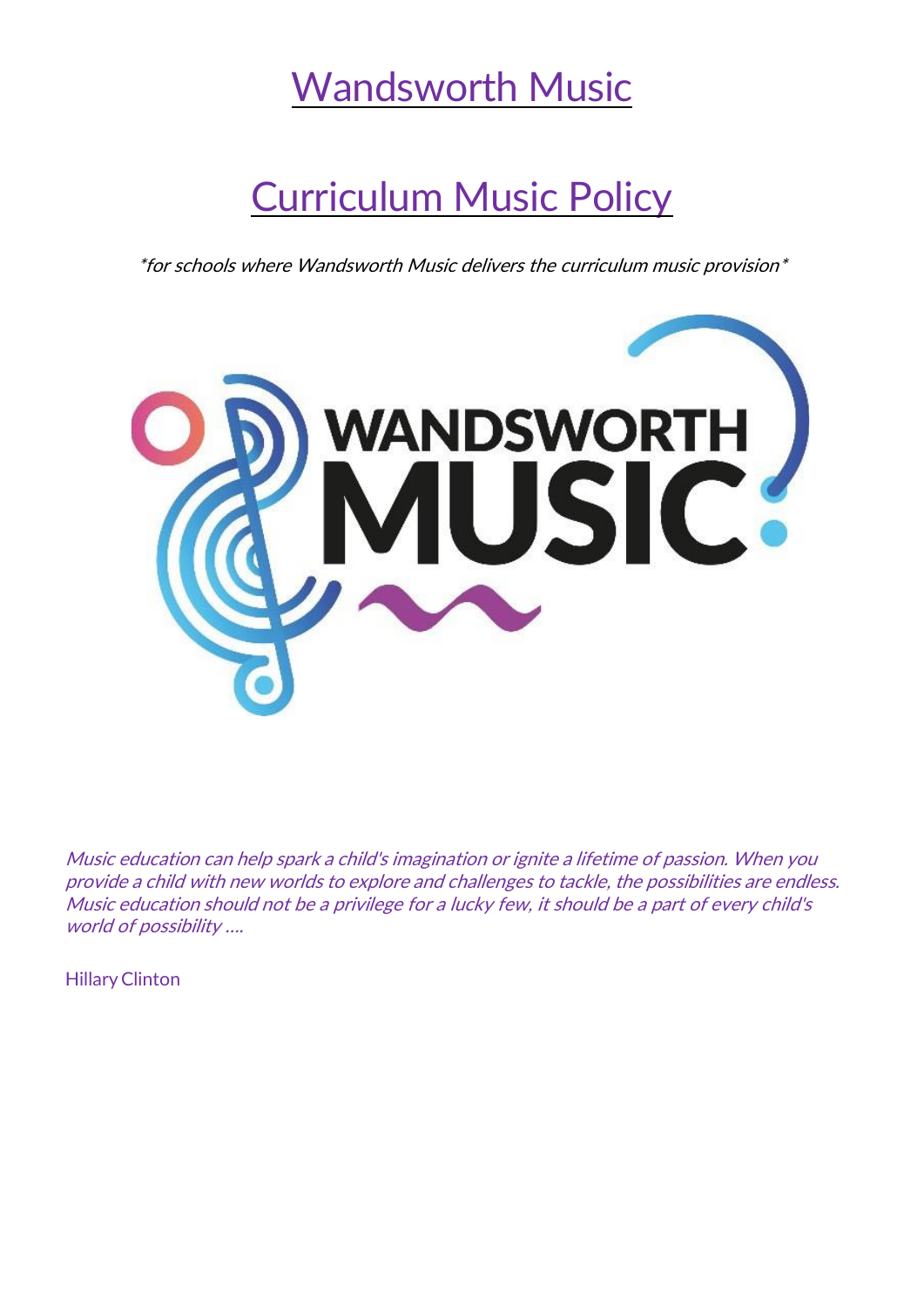Music is a universal language that embodies one of the highest forms of creativity. We believe that every child should have access to the highest quality music education as part of a broad and balanced curriculum. Our curriculum is designed to inspire pupils to develop a love of music and appreciate their talents as musicians, thereby supporting their personal development; improving self-esteem, confidence, creativity and sense of achievement.

We provide opportunities for all children to develop their skills and knowledge and gain a firm understanding of what music is through, creating, performing, listening, singing, evaluating and composing, across a wide variety of historical periods, styles genres and traditions.

The Music Curriculum ensures that all pupils

- are able to explore and understand how music is created, produced and communicated, including through the inter-related dimensions: pitch, duration, dynamics, tempo, timbre, texture, structure and appropriate musical notations;
- perform, listen to, review and evaluate a diverse range of music;
- have the opportunity to sing regularly;
- have the opportunity to create and compose music and use technology appropriately;
- have the opportunity to learn a musical instrument.

#### **Implementation**

Our music tutors go through a rigorous recruitment process to ensure that they have the knowledge and skills to deliver an excellent music curriculum. They are supported with regular CPD which enables them to continually improve their music teaching and meet the needs of all learners.

Our music curriculum engages and inspires pupils to sing, listen, play, perform and evaluate, with increasing levels of confidence and skill. The curriculum is carefully sequenced to ensure a clear progression of skills and knowledge from EYFS to Y6.

Children are actively engaged in practical and creative music making each week. They sing regularly as a class, in smaller groups and as a school community; they learn to read and write various forms of notation, aimed at supporting long term musical development; they develop a strong sense of pulse and rhythmic understanding and are able to use musical vocabulary appropriately. They have the opportunity to learn an instrument will specialist musicians, have the chance to progress to the next level by joining ensembles and choirs and have the opportunity to perform regularly in front of others.

As pupils progress, they will develop a critical engagement with music, allowing them to compose, and to listen with discrimination to the best in the musical canon.

At all stages of learning, the use of appropriate musical language in the classroom is encouraged and linked to practical music making to ensure that musical outcomes are achieved.

## **Early Years Foundation Stage**

Music in the EYFS has a primary focus on singing and movement, developing children's listening abilities, physical co-ordination, inner/outer ears, motor-neuron skills, memory, aural awareness, and singing skills. Songs are linked to class topics when appropriate. Children will explore different percussion instruments and develop an understanding of pitch, timbre, and dynamics.

Pupils will be taught to:

- Express and communicate their ideas, thoughts and feelings by using a widening range of movement and a variety of songs and musical instruments.
- Recognise and explore how sounds can be changed, sing simple songs from memory, recognise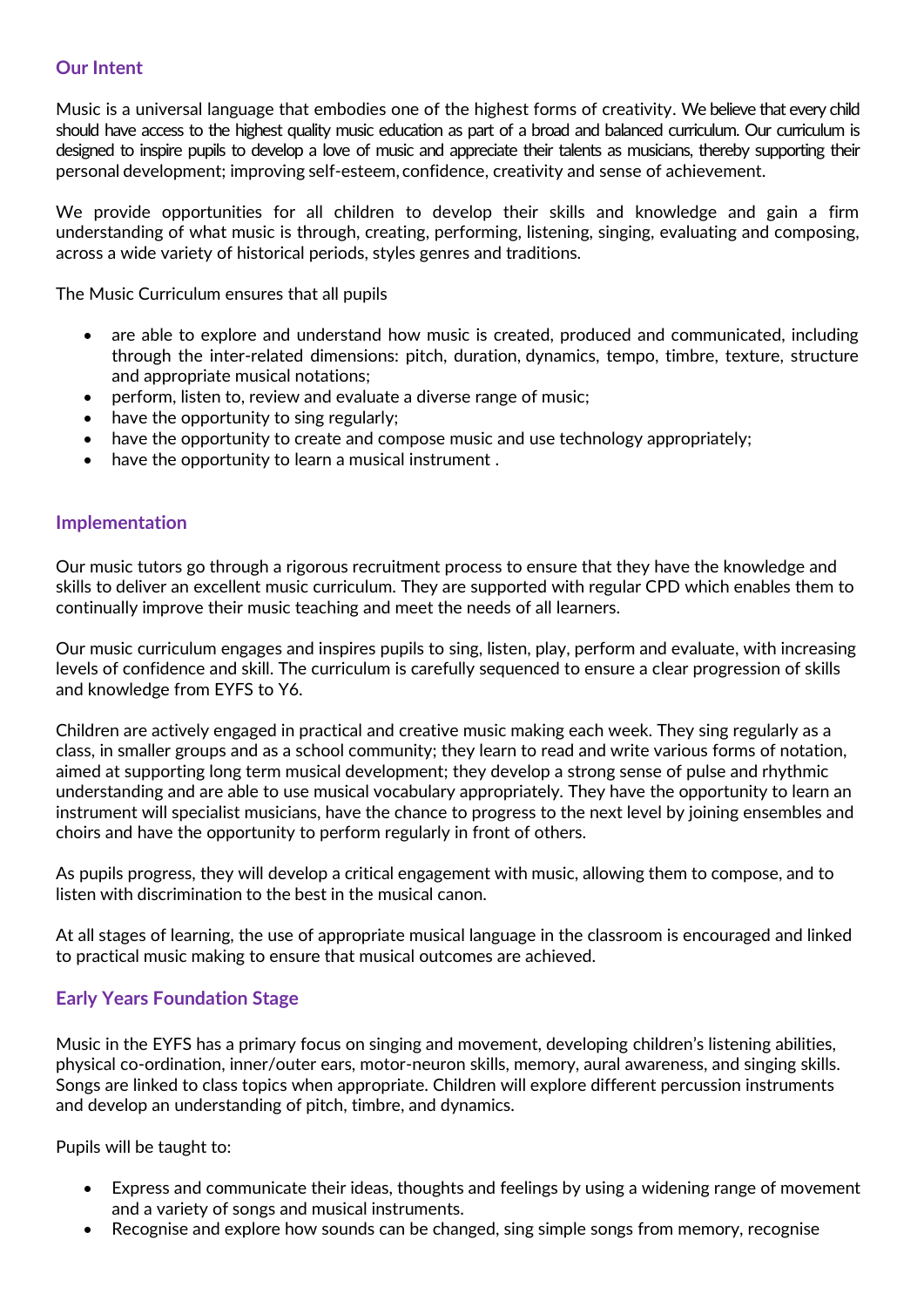repeated sounds and sound patterns, and match movements to music.

• Use their imagination in art and design, music, dance.

## **Key Stage One (Years 1 and 2)**

Pupils should be taught to:

- use their voices expressively and creatively by singing songs and speaking chants and rhymes
- play tuned and untuned instruments musically
- listen with concentration and understanding to a range of high-quality live and recordedmusic
- experiment with, create, select and combine sounds using the interrelated dimensions of music

## **Key Stage Two (Years 3-6)**

The music curriculum will provide all pupils with opportunities for increasing their knowledge and understanding and developing their skills, confidence and expression in music through singing and playing melodic instruments, tuned and un-tuned percussion; exploring sounds; and active and passive listening.

Pupils will also learn instruments with specialist instrumental music teachers as part of Wandsworth Music's whole-class ensemble tuition programme. They will also have opportunities to take part in singing projects with specialist vocal teachers. Regular performance opportunities are available, including opportunities to perform alongside other schools.

Pupils should be taught to:

- play and perform in solo and ensemble contexts, using their voices and playing musical instruments with increasing accuracy, fluency, control and expression
- improvise and compose music for a range of purposes using the interrelated dimensions of music
- listen with attention to detail and recall sounds with increasing aural memory
- use and understand staff and other musical notations
- appreciate and understand a wide range of high-quality live and recorded music drawn from different traditions and from great composers and musicians
- develop an understanding of the history of music

## **Our Music Curriculum Impact**

We want children of all backgrounds and abilities to enjoy making music, achieve well and talk enthusiastically about their learning. We expect children to show evidence of building on previous knowledge and skills each year, which is reflected in their progress, and demonstrates a clear musical journey throughout their school life.

Regular performances demonstrate that music making is of high quality and high importance, whilst also providing invaluable opportunities for children to showcase their skills, talent and enjoyment in front of others.

## **Assessment**

Assessment in music should be holistic, and take account of a wide range of musical skills and understanding, It should be rooted in the reality of musical activity that the children undertake.

Consequently, assessment should be of the musical attainment they have evidenced in a range of learning activities in which they have been singing, playing, performing, composing, and listening. Progress is made over time, and evidence from a series of assessments is made to show this.